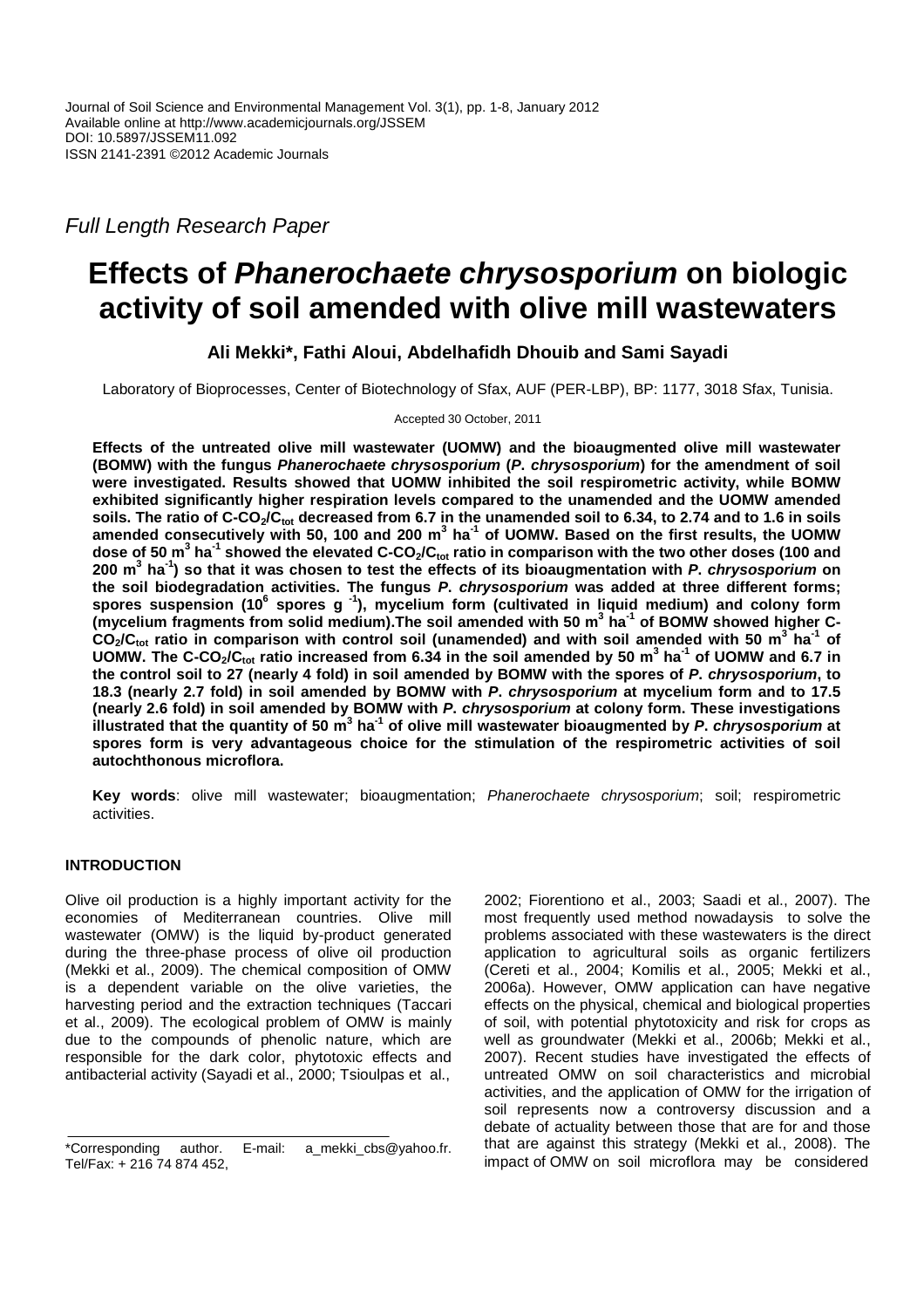from two general points of view: (i) Temporary enrichment of soil with readily available Carbon source; (ii) Addition of wastewater containing inhibiting components to some microorganisms (Rana et al., 2003; Saadi et al., 2007). Many studies indicate that OMW disposal in the nature causes serious environmental problems due to its antibacterial effects and its phytotoxicity (Piotrowska et al., 2006).

Respiration measurement has been described as one of the key soil indicators for soil quality assessment (Alvarez et al., 2000). It can be performed on unamended soils (basal respiration) or on easily degradable substrate-amended soils (Montserrat et al., 2006). Soil respiration measurements are used frequently as sensitive and easy analyzable microbial parameter for the characterization of soil samples (Martens, 1995; Dilly, 2001). The respiration activity is close connected to other microbial parameters such as microbial biomass. In addition, it is used for the assessment of ecotoxic effects in contaminated soils (Hollender et al., 2003).

The present work aimed at evaluating the effect of the untreated olive mill wastewater (UOMW) and the P. chrysosporium bioaugmented OMW amendment on the soil microbial activities by application of soil respiration measurements. Indeed as was explained in previous works realized in the same Laboratory (Sayadi et al., 2000; Dhouib et al., 2005; Aloui et al., 2007), and the use of P. chrysosporium for the practical treatment of crude olive mill wastewater was investigated. P. chrysosporium, which belongs to an ecophysiological group of white rot fungi (WRF), secretes the extracellular enzymes, lignin peroxidases (LiP) and manganese dependent peroxidases (MnP). These enzymes degrade lignin and an extremely diverse range of aromatic compounds therefore P. chrysosporium can represent a good candidate to eliminate xenobiotic and recalcitrant compounds.

In this study, the main goal is to know if the basal soil microbial activity can be increased or is depressed by UOMW addition and how much the bioaugmentation with P. chrysosporium can remove UOMW toxicity and enhances soil respiration levels.

## **MATERIALS AND METHODS**

## **UOMW origin**

The fresh olive mill wastewater was taken from a three-phase discontinuous extraction factory located in Sfax, Tunisia. The characteristics of UOMW are given in Table 1.

## **Physicochemical analyses**

The pH and the electrical conductivity were determined according to Sierra et al., (2001) standard method. Organic matter (OM) was determined by combustion of the samples in a furnace at 550°C for 4 h. Total organic carbon was determined by dry combustion. Total nitrogen was determined by Kjeldahl, (1883) method. Chemical

oxygen demand (COD) was determined according to Knechtel, (1978) standard method. Five-day biochemical oxygen demand (BOD5) was determined by the manometric method with a respirometer. Phenolic compounds (ortho-diphenols) were quantified by means of Folin-Ciocalteu colorimetric method using caffeic acid as standard at  $\lambda = 765$  nm (Box, 1983).

## **Field experiment and soil sampling**

The study area consisted in a field of olive trees located in the South-West of Sfax, Tunisia, North latitude 34° 1', East longitude 10° 20'. The mean annual rainfall is 200 mm. The fi eld was divided into four plots. Three experimental plots P1, P2, and P3 were annually amended in February with 50, 100, and 200  $m^3$  ha<sup>-1</sup> of UOMW respectively. The fourth plot, plot C (Pc), was not amended and served as control. Soil samples  $(S_C, S_{UOMW-50}, S_{UOMW-100})$  and S<sub>UOMW-200</sub>) were collected (in February 2008) from different parts of each plot from 0 to 20 cm deep, using a soil auger. All soil samples, taken from each plot were then mixed, air-dried, sieved with a mesh size of 450 µm and stored at 4°C prior to use.

## **Physicochemical soil analyses**

The pH, electrical conductivity, OM and total nitrogen of soil were determined according to the same methods as OMW. Inorganic nitrogen was determined as stated by Kandeler, (1995). Organic nitrogen was determined by the difference between total and inorganic nitrogen. Phosphorus, iron, magnesium, potassium, sodium and chloride were determined by atomic absorption.

For physicochemical analyses, three replications were used for each parameter. Data were analysed using the ANOVA procedure using Genstat 5 (second edition for windows). Variance and standard deviation were determined.

## **Culture conditions of Phanerochaete chrysosporium**

The strain used in this study was P. chrysosporium HD; a monoconidiosporous isolate from strain BKM-F-1767 (ATCC 24725). It was maintained at 4°C on 2% malt extract broth slants. Subcultures were routinely made every 2 months. The basal medium used for the cultivation of P. chrysosporium contained (per kg): KH<sub>2</sub>PO<sub>4</sub>: 1 g; CaCl<sub>2</sub>·2H<sub>2</sub>O: 0.07 g; MgSO<sub>4</sub>·7H<sub>2</sub>O: 0.35 g;  $FeSO_4 \cdot 7H_2O$ : 0.035 g; ZnSO<sub>4</sub> $\cdot 7H_2O$ : 0.023 g and CuSO4·5H2O:0.0035 g. This culture medium was buffered to pH 6.5 with di-sodium-tartrate (20 mM). Veratryl alcohol was added to 0.4 mM, the carbon source was glycerol (10 g  $\vert^{-1}$ ) and the nitrogen source was ammonium tartrate at 20 mM of nitrogen (Aloui et al., 2007).

## **Respirometric tests**

Soil respiration was determined by placing 100 g of each field moist soil in an hermetically sealed 2 L glass jar equipped with a  $CO<sub>2</sub>$  trap (a glass tube containing 2 ml of 4 N NaOH). At first time (soils samples were taken every 2 days during 31 days) respirometric measurements were down for soil samples from P1, P2, P3 and C (SC, SUOMW-50, SUOMW-100 and SUOMW-200). At second time (soils samples were taken every 2 days during 31 days) respirometric measurements were optimized for soil samples from P1 (S<sub>UOMW-50</sub>) wich are bioaugmented by P. chrysosporium at three different forms; spores suspension (10 $^{\circ}$  spores g<sup>-1</sup>), at mycelium form and at colony form. Incubations of different soil samples were carried out in the dark at 25°C. The CO<sub>2</sub> evolved were determined by titrating 1 ml of the NaOH solution with 0.5 N HCl (Ohlinger, 1995).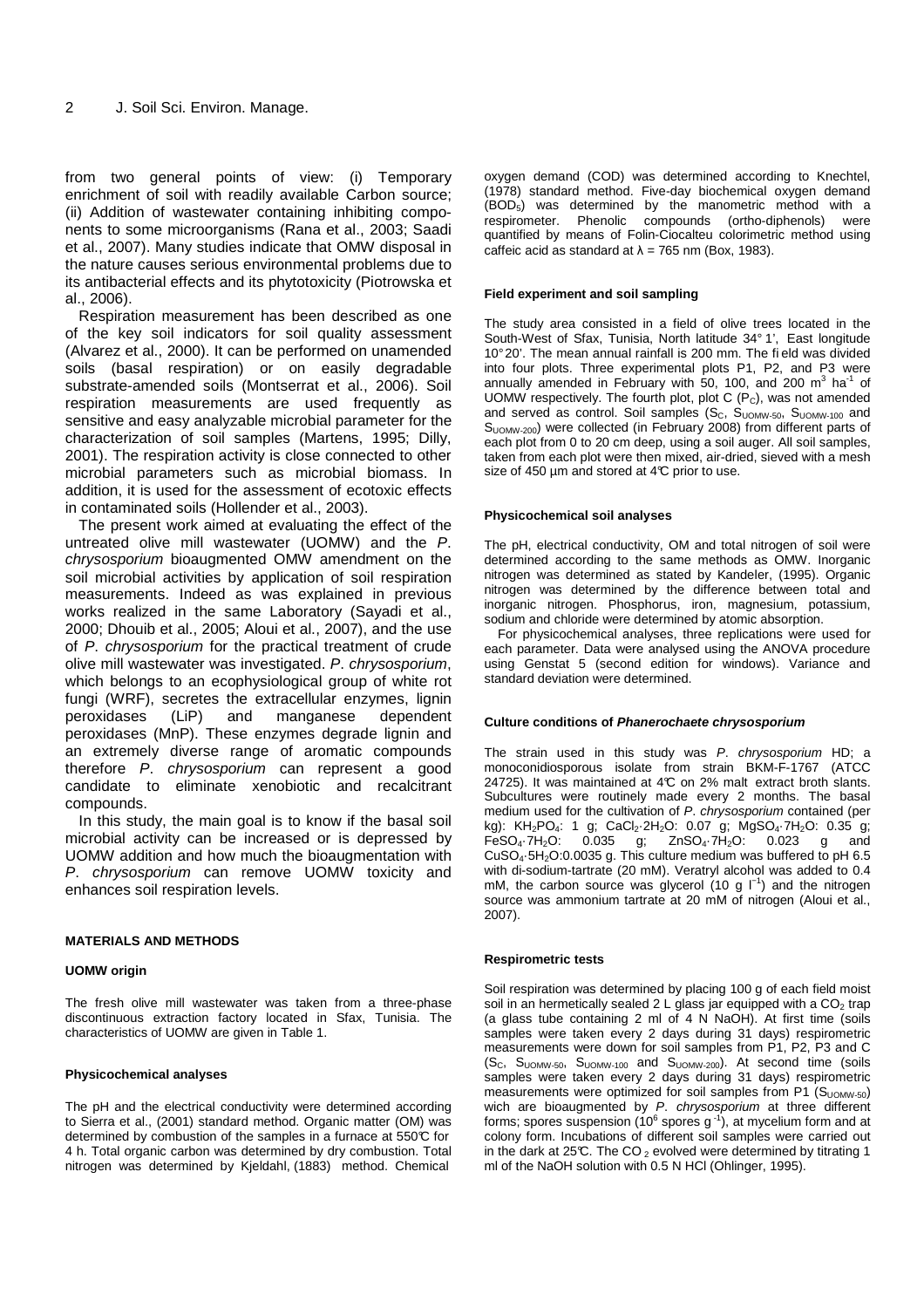**Table 1.** Physico-chemical characteristics of untreated olive mill wastewater (UOMW).

| <b>Characteristics</b>                               | <b>UOMW</b>      |
|------------------------------------------------------|------------------|
| pH (25°C)                                            | $5.3 \pm 0.2$    |
| Electrical conductivity (25°C) (dS m <sup>-1</sup> ) | $8.7 \pm 0.1$    |
| Chemical oxygen demand $(g I^1)$                     | $74 \pm 2.8$     |
| Biochemical oxygen demand $(g I^1)$                  | $14 \pm 0.9$     |
| $\text{COD/BOD}_5$                                   | $5.28 \pm 0.52$  |
| Salinity (g $\Gamma^1$ )                             | $6.65 \pm 0.66$  |
| Water content $(g f)$                                | $946 \pm 17.2$   |
| Total solids $(g ^{-1})$                             | $54 \pm 2.98$    |
| Mineral matter $(g \mid^1)$                          | $7.5 \pm 0.43$   |
| Volatile solid $(g ^{-1})$                           | $46.5 \pm 1.85$  |
| Total organic carbon (g $\Gamma^1$ )                 | $26.52 \pm 1.18$ |
| Total nitrogen Kjeldahl (g I <sup>-1</sup> )         | $0.7 \pm 0.06$   |
| Carbon/Nitrogen                                      | $37.9 \pm 1.2$   |
| P (mg   r <sup>1</sup> )                             | $38 \pm 1.2$     |
| Na (g $\Gamma^1$ )                                   | $0.98 \pm 0.09$  |
| CI $(g I^1)$                                         | $1.8 \pm 0.16$   |
| $K(g f^1)$                                           | $9 \pm 0.8$      |
| Ca $(g \, \Gamma^1)$                                 | $1.4 \pm 0.12$   |
| Fe (mg $I^1$ )                                       | $33 \pm 2.9$     |
| ortho-diphenols $(g \mid f')$                        | $9.4 \pm 0.8$    |
| Toxicity by LUMIStox (% I <sub>B</sub> )             | $99 \pm 9$       |

For respirometric soil analyses, each soil was incubated in duplicate, and measurements were realized in triplicate for each soil sample. Data were analysed using the ANOVA procedure using Genstat 5 (second edition for windows). Variance and standard deviation were determined.

## **RESULTS**

## **The characteristics of UOMW**

As shown in Table 1, the high pollutant load of UOMW and its acidity could be observed. UOMW totally inhibited Vibrio fischeri bioluminescence activity (99%  $I<sub>B</sub>$ ). This toxicity was essentially due to its high content of phenolics compounds (9.4 g  $\vert$ <sup>1</sup>), elevated COD (74 g  $\vert$ <sup>1</sup>) and BOD<sub>5</sub> (14 g  $\vert$ <sup>1</sup>) and prominent C/N ratio (37.9).

## **Soil characterization**

As described in a previous study (Mekki et al., 2006a), the soil of the study area had an important content of active calcareous (0.6%w/w) at the surface, and was composed of sand (89.82% w/w), clay (7.44% w/w) and silt (2.74% w/w). It had an alkaline pH (7.9) and a weak salinity (69 mg  $kg<sup>-1</sup>$  dry soil). The soil was very poor in nitrogen  $(0.5 \text{ g kg}^{-1} \text{ dry soil})$  and organic matter (0.16%w/w). The levels of potassium and phosphorus were 0.014 and 0.002% w/w, respectively. As it was

discussed in that previous study, the soil water content was very low and it varied between 0.8 and 1.15% w/w.

## **Effects of UOMW amendment on the physicochemical and respirometric soil parameters**

The effect of UOMW on some soil physicochemical parameters such as pH, salinity, OM), nitrogen, C/N ratio and respirometric activities were studied. In spite of the initial UOMW acidity (Table 1), the follow-up of this parameter showed that UOMW provoked no significant reduction in the soil pH with the dose of 50  $m^3$  ha<sup>-1</sup> (0.1) U), but pH decreased significantly with the dose 100  $m<sup>3</sup>$ ha $^{-1}$  (0.3 U) and 200 m<sup>3</sup> ha<sup>-1</sup> (0.5 U). Similarly, UOMW application enlarged soil salinity, and this increase was proportional to the added UOMW quantity. Indeed, the soil salinity increased from 69 mg  $kg^{-1}$  dry soil in unamended soil to 240, 367 and to 448 mg  $kg<sup>-1</sup>$  dry soil in soils amended with 50, 100 and 200  $m^3$  ha<sup>-1</sup> of UOMW respectively. On the other hand, results showed that UOMW amendment improved the soil organic and mineral matter's contents and these improvements were in a straight line to the added UOMW quantities.

Respirometric measurements were achieved on soils amended with different doses of UOMW in comparison with control soil. As shown in Figure 1,  $CO<sub>2</sub>$  production increased with added UOMW in comparison with unamended soil, however more pronounced  $CO<sub>2</sub>$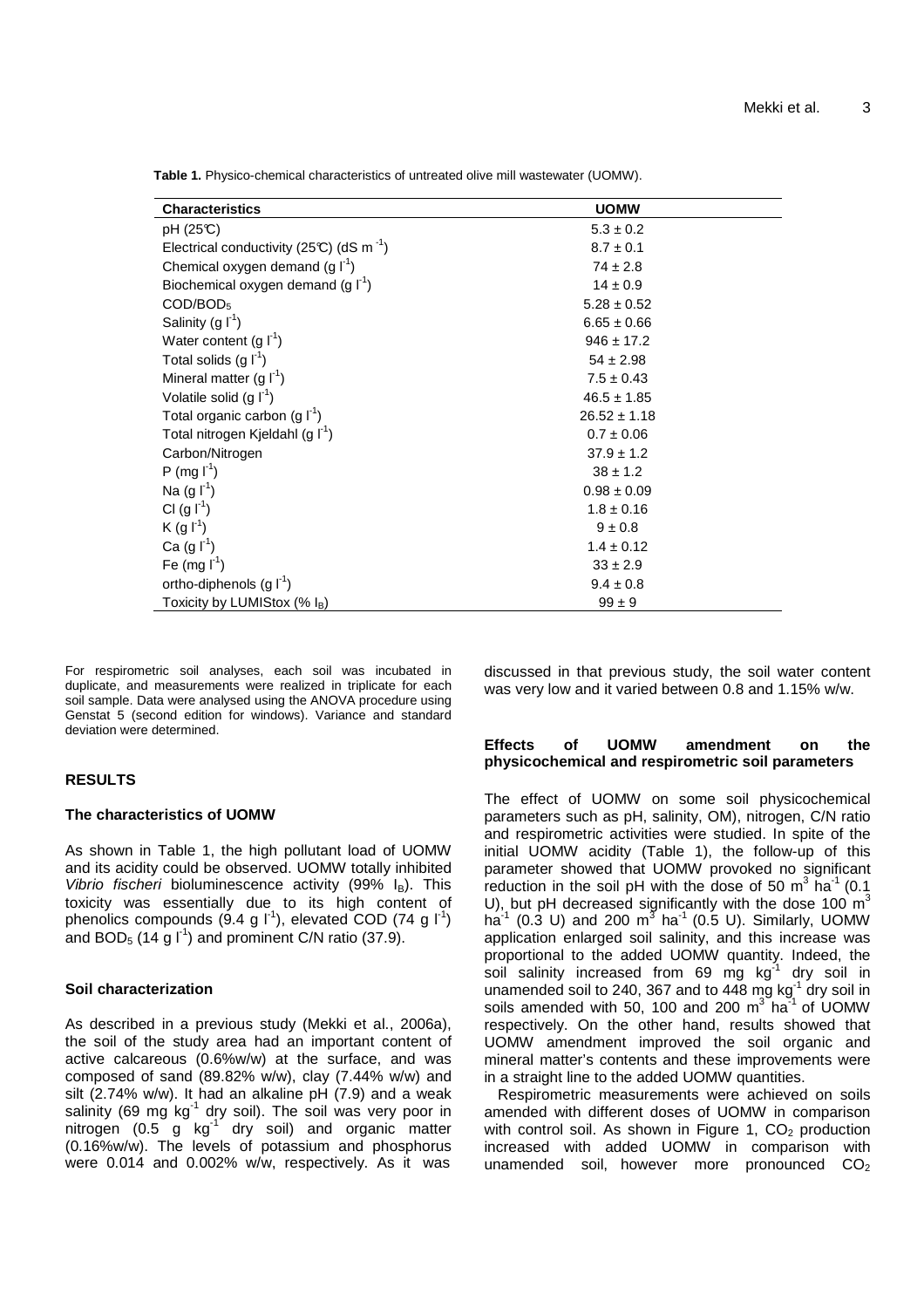

Figure 1. C-CO<sub>2</sub> production evolution as a function of UOMW amended soils and time.

production rate was shown for soil amended with 50  $m^3$ ha<sup>-1</sup>. For the two other doses (100 and 200 m<sup>3</sup> ha<sup>-1</sup>), the CO2 production within 31 days of experimentation were comparable (Figure 1). Soils amended with 100 and 200 m<sup>3</sup> ha<sup>-1</sup> of UOMW showed an augment in their carbon contents ( $C_{\text{tot}}$ ) to 6.3 mg 100 g<sup>-1</sup> dry soil (7 folds in comparison with control soil) and to 9.8 mg 100  $g^{-1}$  dry soil (10.9 folds in comparison with control soil) respectively, whereas their specific respiration rate (expressed as the ratio of  $C$ -CO<sub>2</sub>/C<sub>tot</sub>) remained very low (2.7 and 1.6) correspondingly (Figure 2). However, the soil amended with 50  $m^3$  ha<sup>-1</sup> of UOMW showed very important  $C$ -CO<sub>2</sub>/C<sub>tot</sub> ratio (6.34) in comparison with the two other doses (Figure 2) so that UOMW at 50  $\textsf{m}^{3}$  ha $^{\textsf{1}}$ was selected to test the effects of its bioaugmentation with P. chrysosporium on the soil respirometric activities.

## **Effects of BOMW on the respirometric soil activities**

The effects of OMW bioaugmented by P. chrysosporium (BOMW) on the soil respirometric activities were investigated. The UOMW at 50  $m^3$  ha<sup>-1</sup> was selected for this experiment. The fungus P. chrysosporium was added at three different forms; spores suspension, at mycelium form and at colony form. As revealed in Figure 3, more

pronounced  $CO<sub>2</sub>$  production rate was shown for soil amended by 50  $\text{m}^3$  ha<sup>-1</sup> of BOMW (at different forms of P. chrysosporium) in comparison with soil amended by 50 m<sup>3</sup> ha<sup>-1</sup> of UOMW or unamended soil. Similarly higher C- $CO<sub>2</sub>/C<sub>tot</sub>$  ratios were also shown for BOMW amended soils (Figure 4). The C-CO<sub>2</sub>/C<sub>tot</sub> ratio increased from  $6.34$ in the soil amended by 50  $\mathrm{m}^3$  ha<sup>-1</sup> of UOMW and 6.7 in the control soil to 27 (nearly 4 folds) in soil amended by BOMW with P. chrysosporium (spore suspension) to 18.3 (nearly 2.7 folds) in soil amended by BOMW with P. chrysosporium (mycelium) and to 17.5 (nearly 2.6 folds) in soil amended by BOMW with P. chrysosporium (colony) (Figure 4). These results illustrated that the bioaugmentation of 50 m<sup>3</sup> ha<sup>-1</sup> UOMW by P. chrysosporium In spore suspension form was very beneficial for the stimulation of the respirometric (therefore the biodegradation) activities of soil autochthonous microflora.

## **DISCUSSION**

Several studies have been devoted to develop efficient treatment technologies for OMW through various kinds of physicochemical and biological pretreatments (Azbar et al., 2004; Dhouib et al., 2005; Mantzavinos and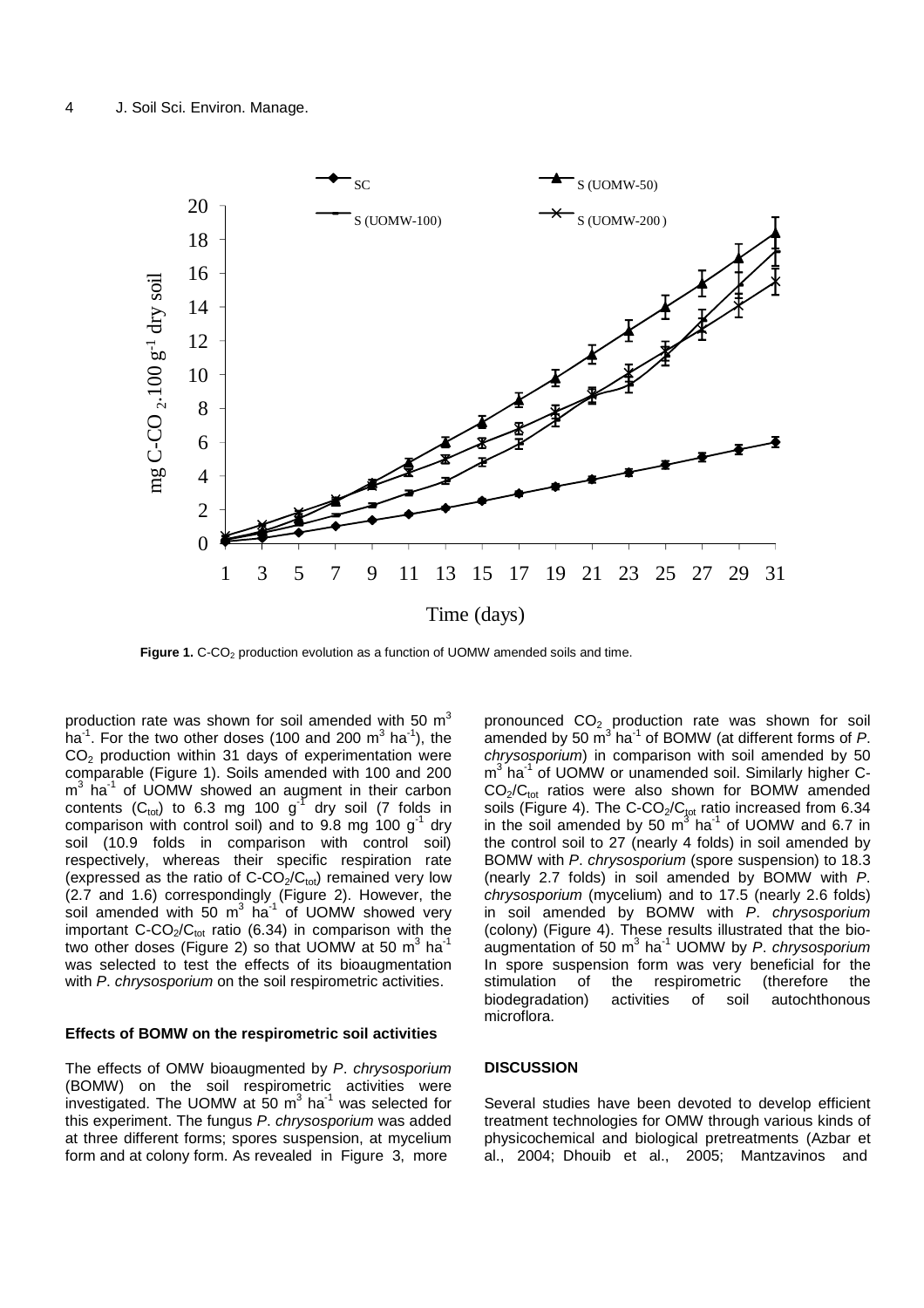

**Figure 2.** Soils specific respiration as a function of UOMW amended soils in comparison with control soil.



Figure 3. C-CO<sub>2</sub> production evolution as a function of BOMW amended soils and time.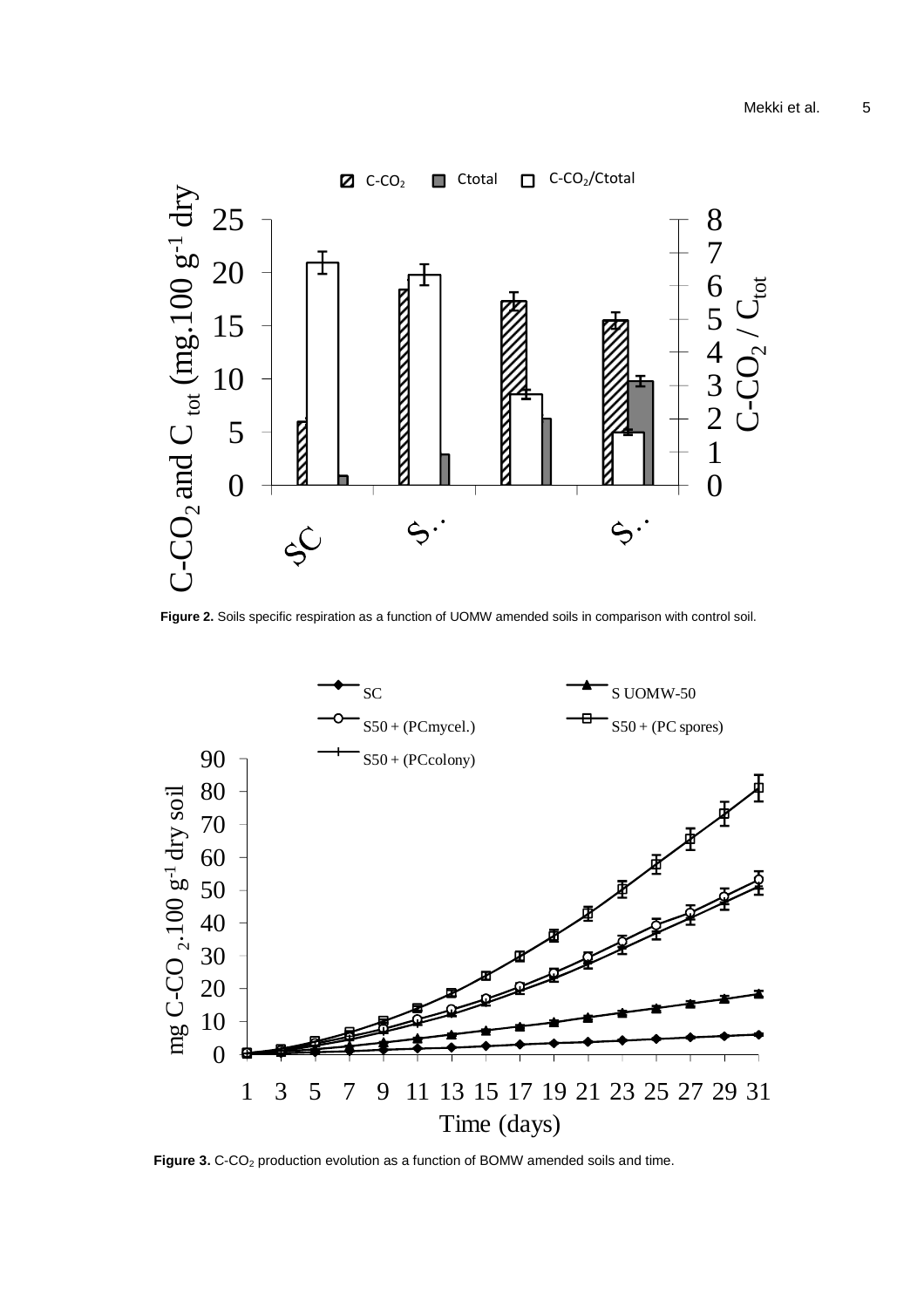

**Figure 4.** Soils specific respiration as a function of BOMW amended soils in comparison with control soil.

Kalogerakis, 2005; Khoufi et al., 2006). Yet, such systems are in many cases not economical, considering the short olive oil season, the typical biennial olive harvest cycle, and the fact that many olive mills are small and isolated (Saadi et al., 2007). Results presented here showed that several chemical and biochemical properties of the investigated soils changed in response to UOMW and BOMW application. The acidity of the UOMW was compensated by the soil carbonate alkalinity as given away by Sierra et al., (2001). However, there was a significant decrease of the initial soil pH when UOMW amended quantity increased. The raise in the soil salinity could result from the main ionic species (Na, CI and  $SO_2$ ) which came from UOMW (Zenjari and Nejmeddine, 2001). OMW also had a high potassium concentration and notable levels of phosphorus, calcium, magnesium and iron (Paredes et al., 1999). According to Saadi et al., (2007), extremely high organic load and the toxic nature of OMW prevented their direct discharge into domestic wastewater treatment systems so that land spreading of OMW at rates of  $50 - 100$  m<sup>3</sup> ha  $^{-1}$  year  $^{-1}$  could be considered as a mean of waste disposal with potential fertilization value. These results were in line with the findings of Rinaldi et al. (2003) who stated that one

alternative and economical solution was controlled land application of OMW. In fact, the Italian law already permits annual spreading of up to 50 or 80  $m^3$  ha<sup>-1</sup> for OMW generated by press or continuous centrifugation method, respectively. Achak et al. (2009) reported that the OMW acidity was due to the presence of phenolic and fatty acids, subsequently the application of this effluent to soils could accumulate salts and phytotoxic compounds, change pH and leach nutrients that could contaminate the ground water source. In another hand, Aggelis et al. (2003) reported that OMW dilution could reduce significantly its initial toxicity.

The ecological problem of OMW is mainly due to the compounds of phenolic nature, which are responsible for the dark color, phytotoxic effects and antibacterial activity. The use of P. chrysosporium for the practical treatment of OMW was investigated because this fungus could significantly reduce the color of this effluent and degrade the high and low molecular-mass aromatics compounds (Sayadi et al., 2000). Wang et al, (2008) reported that WRF had a good ability to degrade some non-degradable compounds, such as DDT and benzo(a)pyrene. According to the same authors, the WRF were a physiological rather than a taxonomic group,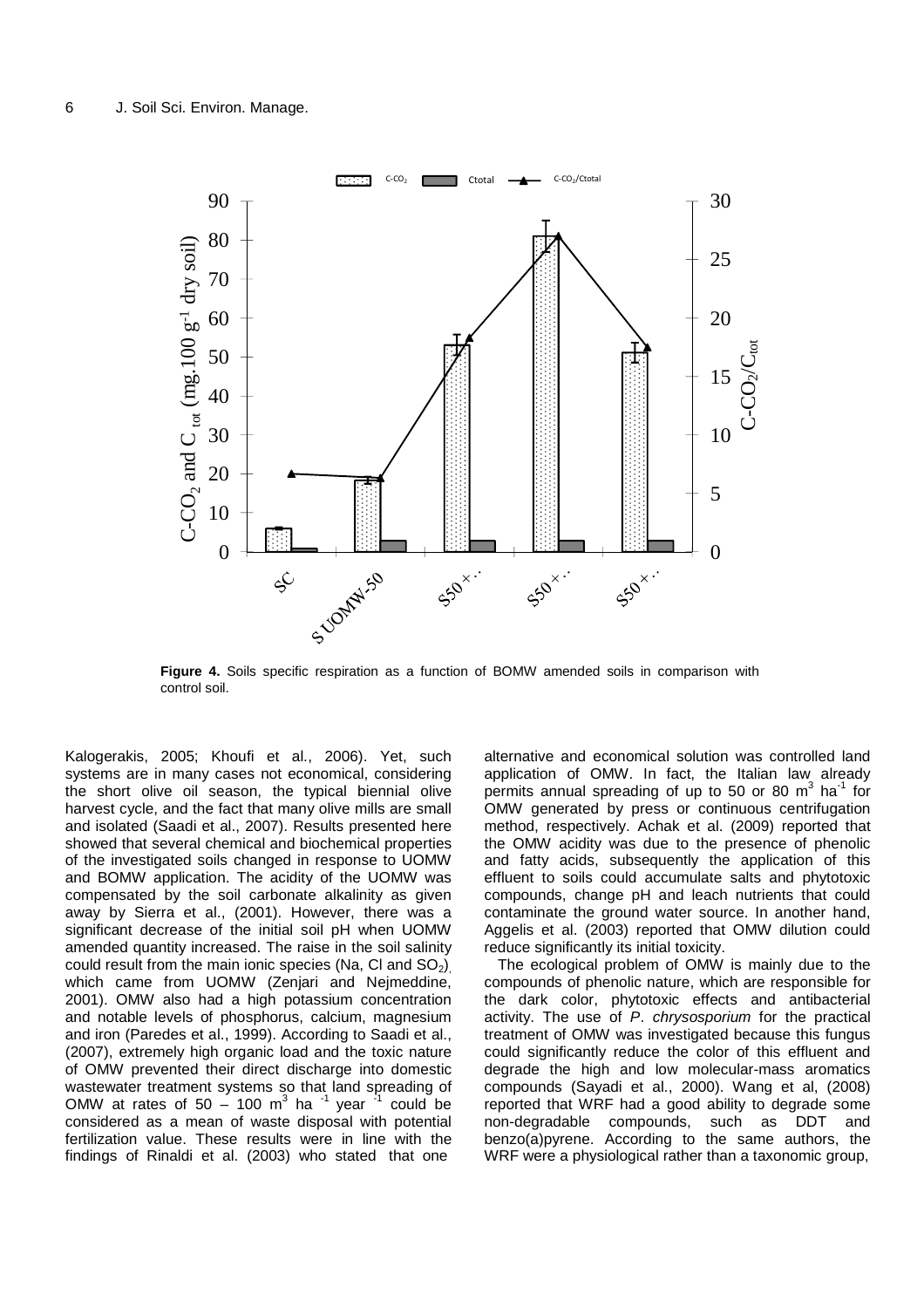referring to those fungi that were capable of degrading lignin. It was reported that the characteristics of these fungi are non-specific, non-stereospecific, and of an extracellular nature. The mechanism of these fungi used to degrade pollutants was mainly due to the special enzyme system including lignin peroxidases (LiP), manganese peroxidases (MnP), and laccase. These were in line with the findings of Taccari et al., (2009) who mentioned that WRF had an extracellular enzymatic system (LiP; MnP, and laccase) that was characterized by low substrate specificities and the ability to degrade and metabolise polymeric lignin and a broad range of organopollutants. As reported by Xiong, et al. (2008) the ligninolytic enzymes were non specific enzymes and could assist in the degradation of a wide variety of recalcitrant organic pollutants, such as polycyclic aromatic hydrocarbons (PAHs), pesticide and dyes. Mancera-Lopeza et al. (2008) stated that bioremediation was based on the capacity of microorganisms to degrade organic pollutant compounds, such as hydrocarbons. However, most hydrocarbon degradation studies have been carried out using WRF such as P. chrysosporium, Pleurotus ostreatus and Trametes versicolor (Sayadi et al., 2000; Dhouib et al., 2005; Aloui et al., 2007). Zheng and Obbard (2002) reported that the lignin-degrading WRF P. chrysosporium had the ability to degrade a wide variety of organopollutants such as polycyclic aromatic hydrocarbons due to its non-specific extracellular enzymes. In the same way, the authors confirmed that P. chrysosporium acted synergistically with soil indigenous microorganisms in the oxidation of low molecular weight PAHs. These investigations were aligned with our results viewing that the bioaugmentation of 50  $m^3$  ha<sup>-1</sup> by P. chrysosporium (spore suspension) was the very beneficial for the stimulation of the respirometric and consequently the biodegradation activities of soil autochthonous microflora. Moreover, Dzul-Puc et al., (2005) demonstrated that the most efficient producers of oxidative extracellular enzymes were the WRF particularly P. chrysosporium. Briefly, respiration measurements have been described as one of the key soil indicators for soil quality assessment. It can be performed on unamended soils (basal respiration) or on easily degradable substrate-amended soils (Montserrat et al., 2006).

# **Conclusions**

The impact of the OMW residues on soil properties is the result of opposite effects, depending on the relative amounts of beneficial and toxic organic and inorganic compounds present. Treatment of OMW before their application on soil is therefore necessary to limit negative impact on the soil biological activity.

Based on our results, OMW bioaugmented by the WRF P. chrysosporium at spore suspension is advantageous choice in favor of the stimulation of the respirometric and

therefore the biodegradation activities of soil autochthonous microflora.

# **ACKNOWLEDGEMENTS**

This work was supported by E. C. Program "Medusa Water" Contract ICA-CT-1999-00010 and Contracts Programme (MESRST, Tunisia).

## **REFERENCES**

- Achak M, Mandi L, Ouazzani N (2009). Removal of organic pollutants and nutrients from olive mill wastewater by a sand filter. J. Env. Manage., 90: 2771-2779.
- Aggelis G, Iconomou D, Christou M, Bokas D, Kotzailias S, Christou G, Tsagou V, Papanikolaou S (2003). Phenolic removal in a model olive oil mill wastewater using Pleurotus ostreatus in bioreactor cultures and biological evaluation of the process. Water. Res., 37: 3897– 3904.
- Aloui F, Abid N, Roussos S, Sayadi S (2007). Decolorization of semisolid olive residues of alperujo during the solid state fermentation by Phanerochaete chrysosporium, Trametes versicolor, Pycnoporus cinnabarinus and Aspergillus niger. Biochem. Eng. J., 35: 120–125.
- Alvarez R, Alvarez CR, (2000). Soil organic matter pools and their associations with carbon mineralization kinetics. Soil. Sci. Soc. Am. J., 64: 184–189.
- Azbar N, Bayram A, Filibeli A, Muezzinoglu A, Sengul F, Ozer A (2004). A review of waste management options in olive oil production. Env. Sci. Technol., 34: 209–247.
- Box JD (1983). Investigation of the Folin–Ciocalteau phenol reagent for the determination of polyphenolic substances in natural waters. Water. Res., 17: 511–525.
- Cereti CF, Rossini F, Federici F, Quaratino D, Vassilev N, Fenice M (2004). Reuse of microbially treated olive mill wastewater as fertiliser for wheat (Triticum durum Desf.). Bioresource. Technol., 91: 135-140.
- Dhouib A, Aloui F, Hamad N, Sayadi S (2005). Complete detoxification of olive mill wastewaters by integrated treatment using the white rot fungus Phanerochaete chrysosporium followed by anaerobic digestion and ultrafiltration. Biotechnology, 4: 153–162.
- Dilly O (2001). Microbial respiratory quotient during basal metabolism and after glucose amendment in soils and litter. Soil. Biol. Biochem., 33: 117–127.
- Dzul-Puc JD, Esparza-Garcia F, Barajas-Aceves M, Rodriguez-Vazquez R (2005). Benzo[a]pyrene removal from soil by Phanerochaete chrysosporium grown on sugarcane bagasse and pine sawdust. Chemosphere, 58: 1–7.
- Fiorentiono A, Gentili A, Isidori M, Monaco P, Nardelli A, Parella A, Temussi F (2003). Environmental effects caused by olive mill waste waters: toxicity comparison of low-molecular weight phenol components. J. Agric. Food. Chem., 51: 1005–1009.
- Hollender J, Althoff K, Mundt M, Dott W (2003). Assessing the microbial activity of soil samples, its nutrient limitation and toxic effects of contaminants using a simple respiration test. Chemosphere, 53: 269– 275.
- Kandeler E (1995). Total Nitrogen. In: Methods in Soil Biology, Shinner F, Ohlinger R, Kandeler E, Margesin R, (Eds.). Springer, Berlin, pp. 406-408.
- Khoufi S, Aloui F, Sayadi S (2006). Treatment of olive oil mill wastewater by combined process electro-Fenton reaction and anaerobic digestion. Water Res., 40: 2007–2016.
- Kjeldahl J (1883). A new method for the determination of nitrogen in organic matter. Anal. Chem., 22: 366.
- Knechtel R J (1978). A more economical method for the determination of chemical oxygen demand. Water Pollution Control, 116: 25–29.
- Komilis DP, Karatzas E, Halvadakis CP (2005). The effect of olive mill